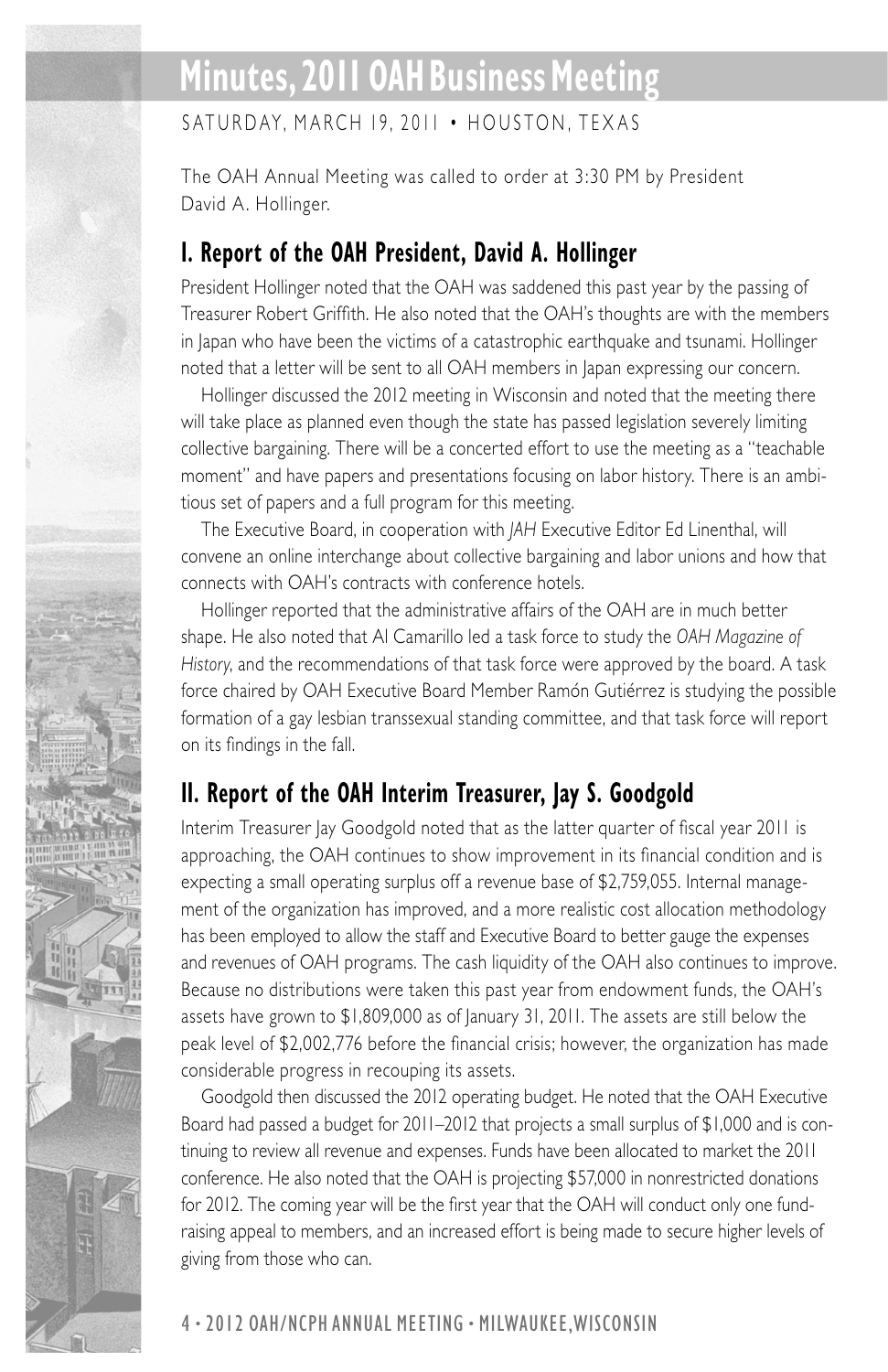# **Minutes, 2011 OAH Business Meeting**

Goodgold added that OAH funds are invested with the Indiana University Foundation in a broad array of investment vehicles. The historically low interest rates today make it very difficult to earn a steady income stream from investments.

Finally, the interim treasurer noted that the OAH relies heavily on membership dues, and this reliance on dues in a free digital age is one of the great challenges facing the OAH as well as many other nonprofit organizations. Therefore, the OAH will focus on attracting new and retaining current members as well as looking for alternative ways to create new sources of revenue without changing the mission of the OAH.

### **III. Report of the OAH Executive Director, Katherine M. Finley**

Executive Director Katherine Finley noted that since last year, the staff reorganization has been completed, membership numbers have stabilized, the organization is in the process of designing a new database, the organization finished the fiscal year 2009–2010 with a surplus, and the OAH has begun working on enhancing membership benefits, marketing membership, and enhancing the programs and outreach of the organization.

The membership in the OAH is approximately 8,000, with 8,309 members at the end of 10February 28). Over the past year, the OAH has restructured and simplified its dues and has moved to an annual dues billing system. It also has developed new membership benefits and is in the process of marketing memberships to new audiences. The OAH is in the process of developing a new online database that will combine the many databases at the OAH and allow members to update their information online.

The OAH instituted this year an automated database which saved countless hours of staff time and increased the number of those voting in the OAH election. Because of this new system and the OAH's efforts to publicize the election among members, the OAH had the largest number of members voting in over a decade (1,718 or 21.8% of the membership voted in the election). Below is a list of the slate elected for this year:

- OAH PRESIDENT: Alice Kessler-Harris, Columbia University
- OAH PRESIDENT-ELECT: Al Camarillo, Stanford University
- OAH VICE PRESIDENT: Alan M. Kraut, American University
- OAH EXECUTIVE BOARD: Michele Mitchell, New York University; Elizabeth Clark-Lewis, Howard University; Peter Kolchin, University of Delaware
- OAH NOMINATING BOARD: David Waldstreicher, Temple University; Linda Gordon, New York University; Bruce A. Ragsdale, Federal Judicial History Office

Finances also stabilized during the past year, and the OAH had an operating surplus of \$66,773.

It was noted that for the first time, the OAH has committed funds to market the organization and its programs and services. Aside from its completely redesigned Web site, the OAH this past year instituted a monthly electronic newsletter for members, and at the meeting in Houston the board approved the production of a quarterly, 4–8 page newsletter for members that will include more in-depth information on OAH programs. The OAH is also making efforts to reach out to other history and education-related